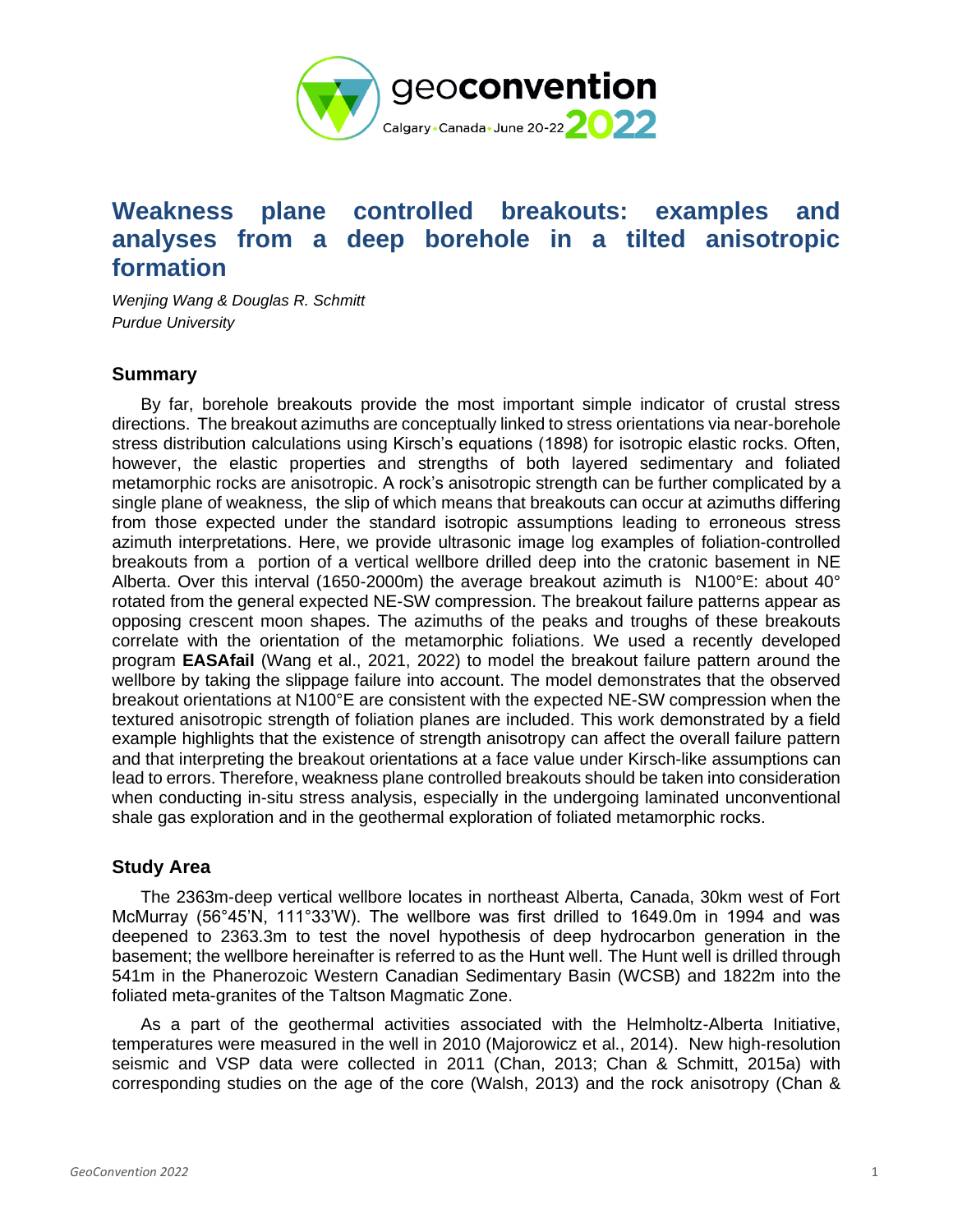

Schmitt, 2015b). The ultrasonic image logs described here were obtained in an extensive logging program in the well in later 2013.

### **Methods**

 Breakouts (BO) were firstly determined from the Ultrasonic Borehole Imager (Schlumberger UBITM) image and caliper logs. Pairs of failure zones separated by 180° with a smaller amplitude and longer travel time of the reflected echo compared to the original wellbore radius in UBI image logs and elongations of caliper logs in one arm are indicators for BOs. The ultrasonic images are of high quality showing distinctly the compositional related variations in the borehole wall acoustic reflectivity and allowing for interpretation of the foliation orientations over much of the borehole.

 The state of stress was further inverted from the observed failure pattern and foliations using a recently developed program **EASAfail** (Wang et al., 2021, 2022) that accounts for variations in stress concentration near the borehole due to anisotropic elastic properties (Li et al., 2019) as well as anisotropic rock strengths.



*Figure 1 Statistics of breakout geometry at 1650-2000m. (a) Breakout orientations observed from UBI and caliper logs. Red, blue, magenta, and green bars represent the breakout orientation observed from UBI logs in 2013 and caliper logs in UBI PPC 2013, DSI PPC 2013 and Dipmeter 2011 respectively. (b) Breakout widths observed from UBI logs.* 

# **Results and Discussions**

 Here, we focus on only the interval from 1650-2000m depth characterized by uniform foliation and breakout orientations, and a more detailed discussion over the entire well is forthcoming.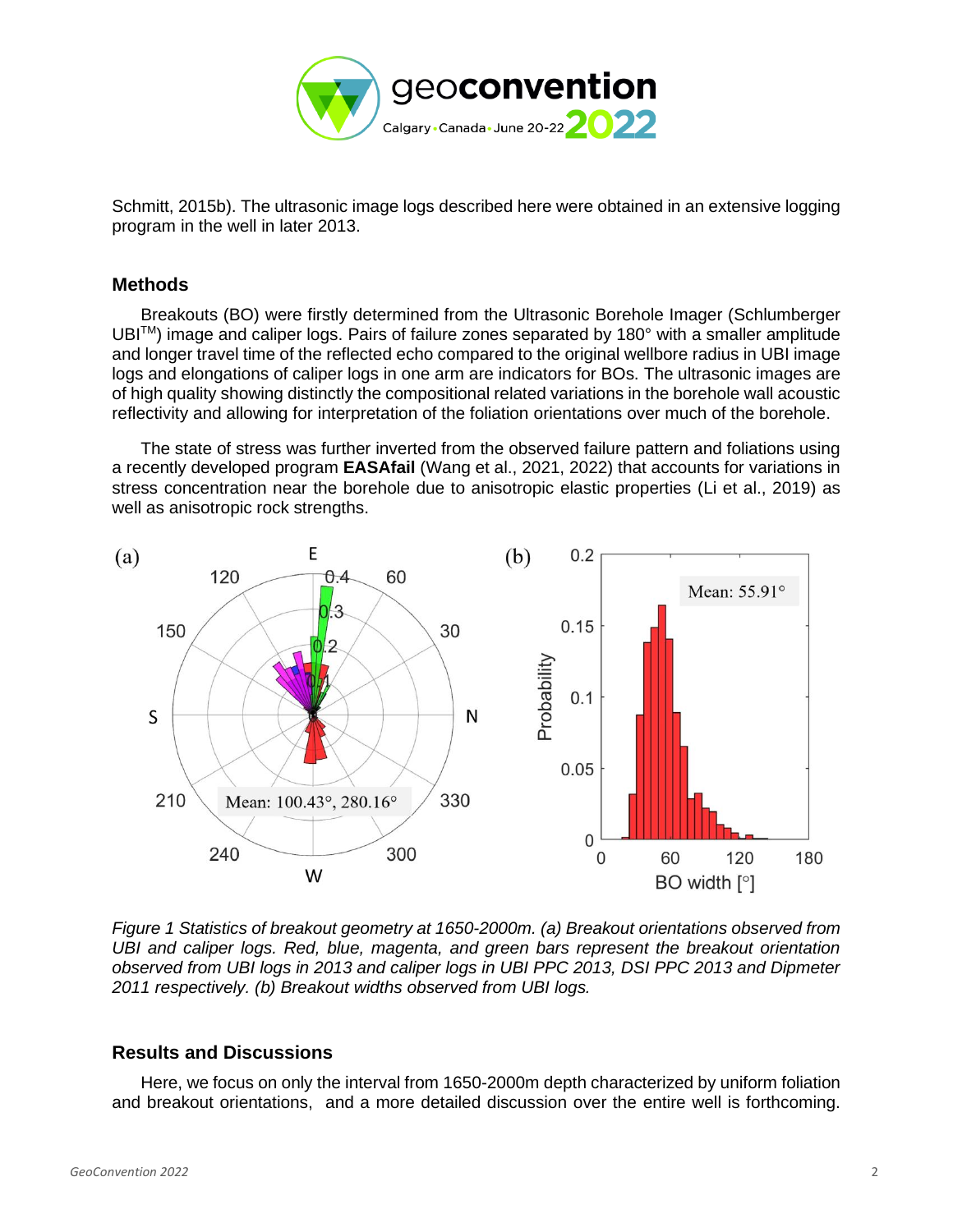

Manual interpretation of the UBI images indicates that breakout azimuths at N100°E and breakout widths of 56° cover a total depth of 130m (Fig. 1). The breakout azimuths identified from caliper logs overlap with those determined manually from UBI logs, suggesting the good consistency between different tools. However, the breakout azimuth at N100°E observed here in the crystalline basement is not at all comparable to the breakout azimuth at N135°E commonly observed in the overlying sediment (Bell and Gough, 1979). Therefore, we refrained from interpreting the orientation of maximum horizontal stress *αSH* is N10°E based on the assumption of material isotropy before further analyses.



*Figure 2 A portion of UBI image logs. Opposing crescent moon shapes are observed in breakouts.*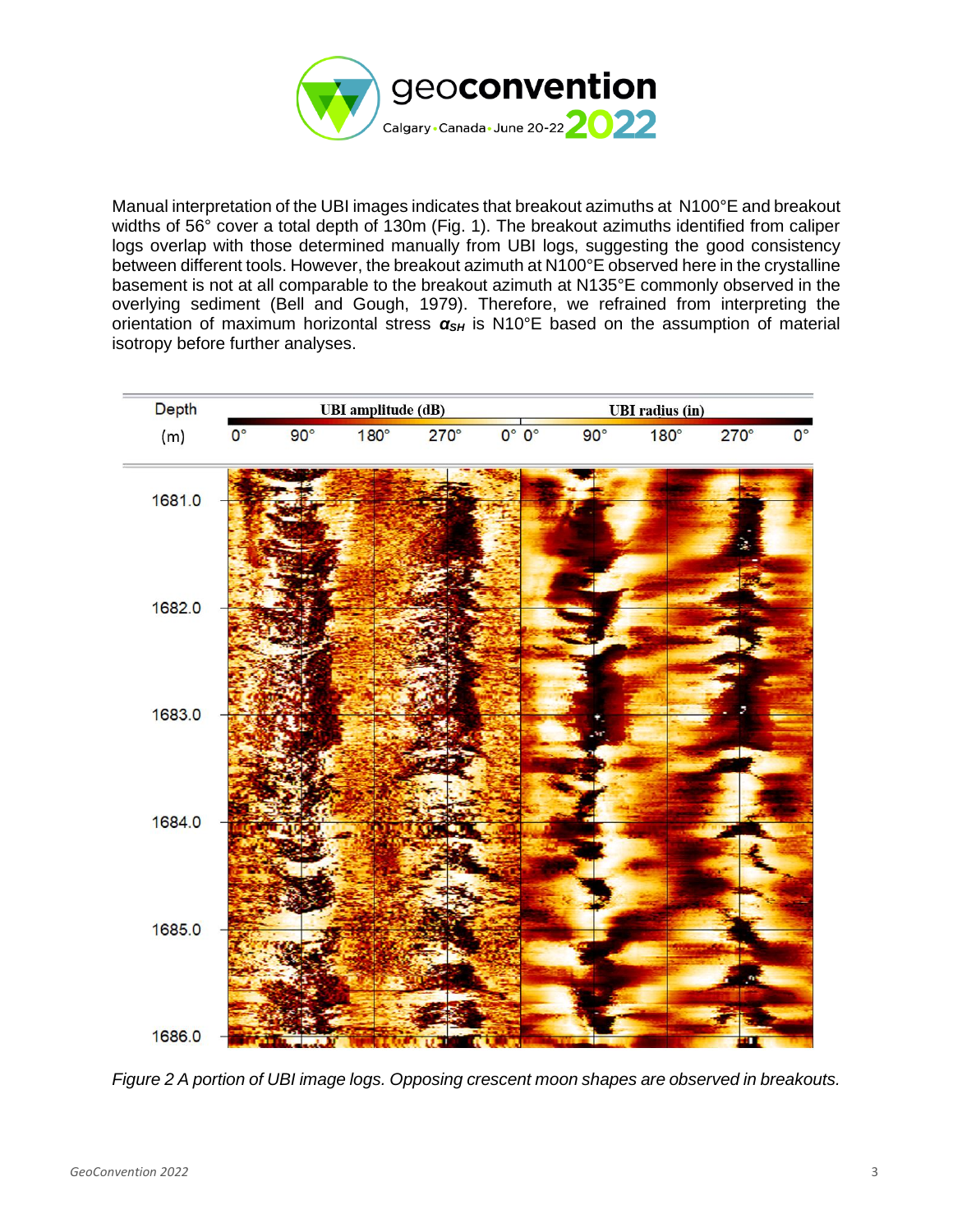

 A closer examination of breakouts in UBI logs shows that breakouts through this zone have the appearance of opposing crescent moon shapes (Fig. 2) suggesting that the potential slippage failure along the foliation planes might bias the breakout failure patterns. Moreover, foliations were discerned from UBI logs and have a mean dip direction of 97° and a mean dip angle of 50°, the dip direction of which is highly correlated to the observed breakout orientation (N100°E). To test whether failure along the foliation with a constant far-field stress direction similar to that in the sediment could explain the observed breakout patterns, the far-field stress information was inverted using the program proposed by Wang et al. (2021, 2022) to forward model the failure pattern with different combinations of input stress and strength parameters. An Andersonian stress state is assumed and the far-field maximum horizontal compressive stress azimuth *αSH* is set to N50°E, which is taken from the stress direction interpreted from drilling-induced fractures in 22 wells located ~100km southwest of the Hunt well (Morin, 2017).

Modeled results in Fig. 3 show that even though  $\alpha_{SH}$  is set to N50°E, the modeled breakout fails at N99°E, consistent with that has been observed in geophysical logs. Instead of failure in the intact rock matrix as commonly assumed in isotropic formations, rocks fail in the weakness plane of foliations, resulting in the breakout azimuth (N99°E) different from the input far-field minimum horizontal stress direction ( $\alpha_{SH}$  +90° = N140°E).



 $\Theta_{\text{ho}}$ =54°,  $\alpha_{\text{ho}}$ =99°

*Figure 3 Modeled failure pattern. Parallel solid green lines represent the strike direction of the foliation planes. Light blue, dark blue, red, and orange areas represent no failure, failure only in the rock matrix, failure only in the weak plane and failure in both the rock matrix and the weak plane respectively. Two numbers at the top represent the breakout width Θbo and azimuth αbo respectively.*